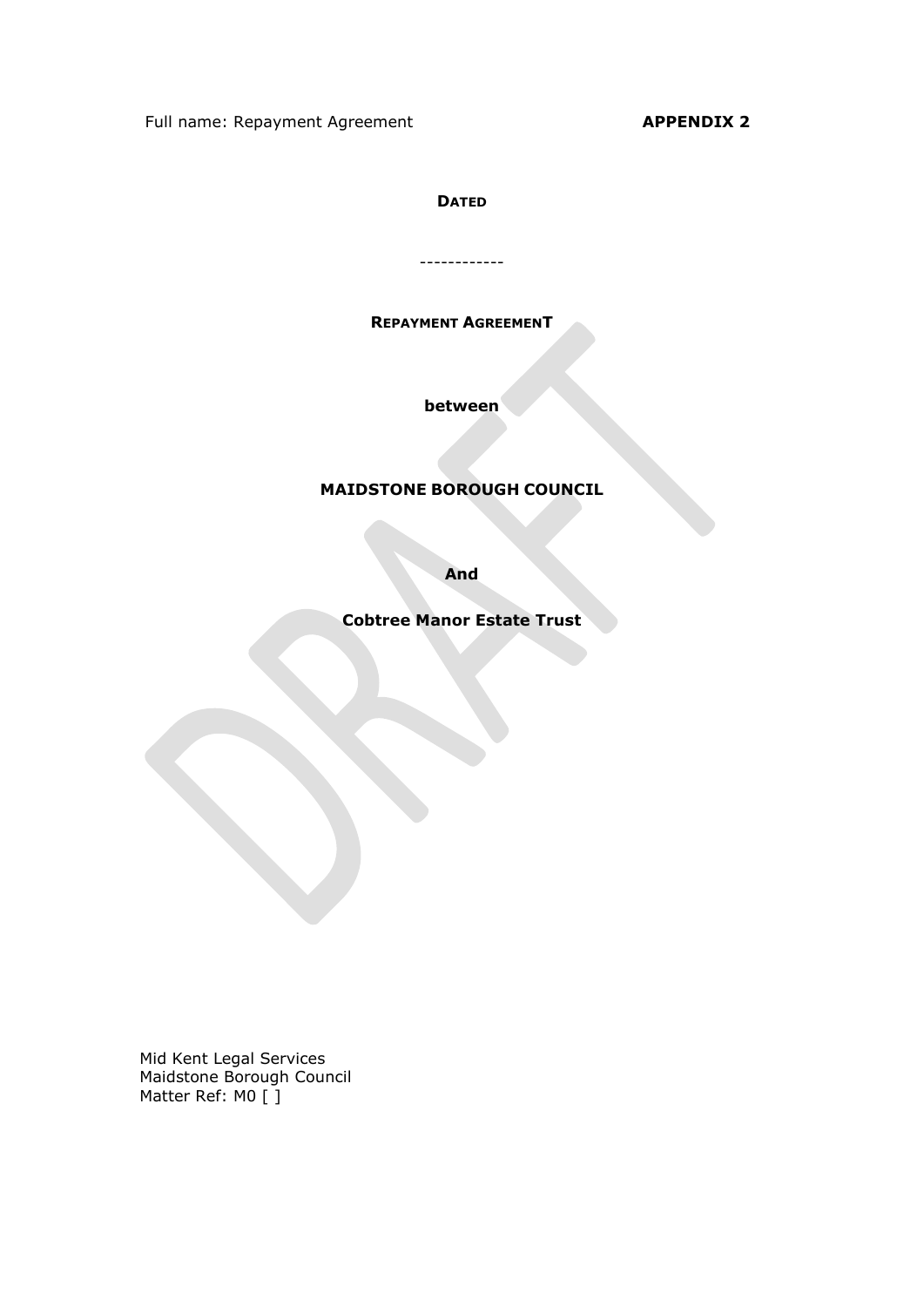## **CONTENTS**

| <b>CLAUSE</b>   |                                                          |  |  |
|-----------------|----------------------------------------------------------|--|--|
| 1.              |                                                          |  |  |
| 2.              |                                                          |  |  |
| 3.              | Repayment of Project Costs  Error! Bookmark not defined. |  |  |
| 4.              | Use of Loan -  Error! Bookmark not defined.              |  |  |
| 5.              |                                                          |  |  |
| 6.              |                                                          |  |  |
| 7.              |                                                          |  |  |
| 8.              |                                                          |  |  |
| 9.              |                                                          |  |  |
| 10.             |                                                          |  |  |
| 11.             |                                                          |  |  |
| 12.             |                                                          |  |  |
| 13.             |                                                          |  |  |
| 14.             |                                                          |  |  |
| 15.             |                                                          |  |  |
| 16.             |                                                          |  |  |
| 17.             |                                                          |  |  |
| 18.             |                                                          |  |  |
| 19.             |                                                          |  |  |
| 20.             |                                                          |  |  |
| 21.             |                                                          |  |  |
| 22.             |                                                          |  |  |
| 23.             |                                                          |  |  |
| 24.             |                                                          |  |  |
| 25.             |                                                          |  |  |
| 26.             | Contracts (Rights of Third Parties) Act 1999  11         |  |  |
| 27.             |                                                          |  |  |
| <b>SCHEDULE</b> |                                                          |  |  |

# **SCHEDULE**

| SCHEDULE 1 DESCRIPTION OF PROJECT AND PLAN/DRAWING 14 |  |
|-------------------------------------------------------|--|
| SCHEDULE 2: Repayment Schedule                        |  |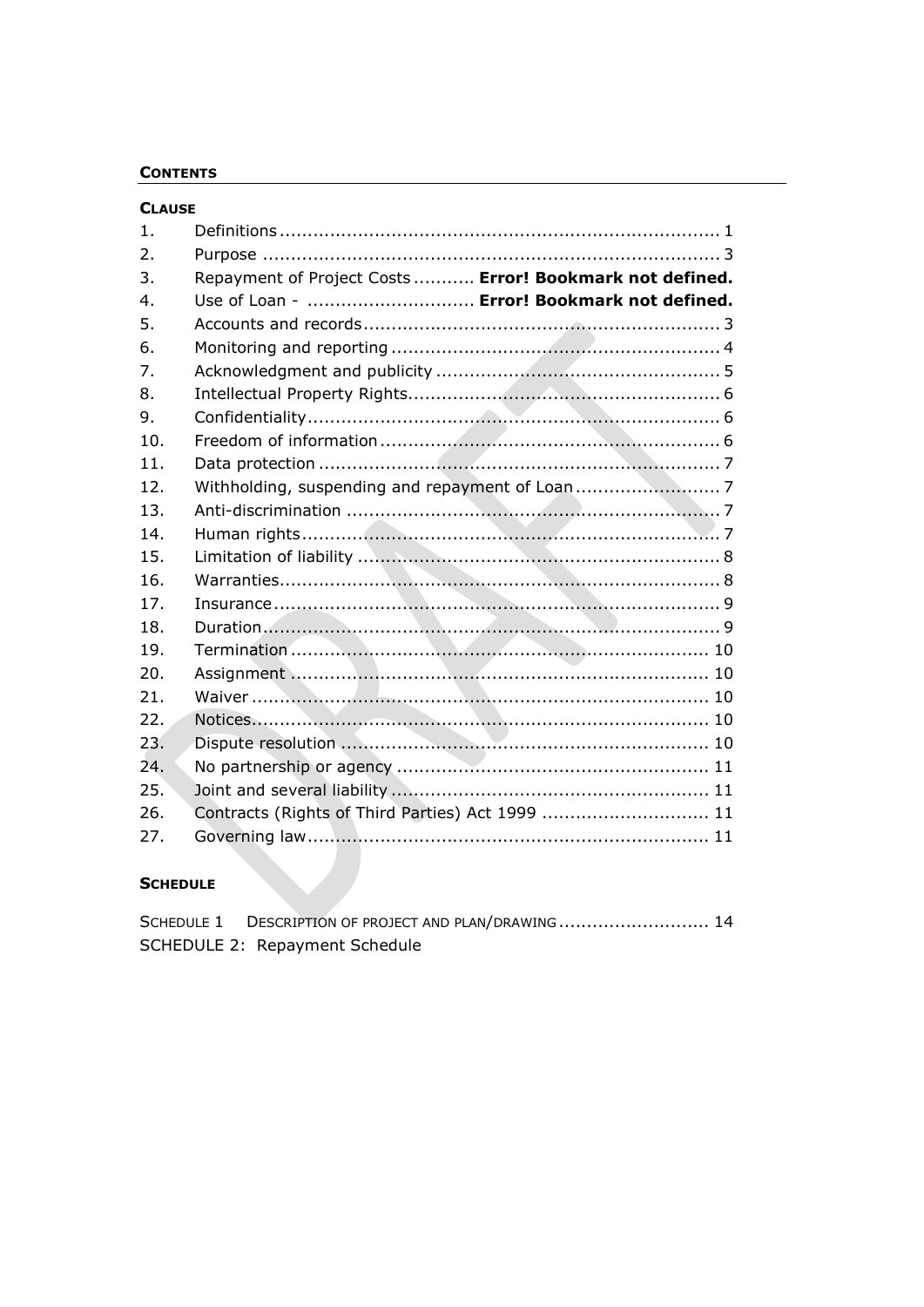#### THIS DEED is made between

#### **PARTIES**

- (1) Maidstone Borough Council whose principal address is at Maidstone House, King Street, Maidstone, ME15 6JQ (the Authority).
- (2) Cobtree Manor Estate Trust a registered charity with registration number 283617 whose principal address is [ ] (the Trust)

#### WHEREAS:

- (A) Maidstone Borough Council is the corporate trustee of the Cobtree Manor Estate Charity and has provided financial support to the Trust for the improvements and ancillary works ("the Project") to the Cobtree Manor Park car park described in Schedule 1 and the accompanying attached [ plans/drawings].
- $(B)$  At the Committee meeting of the 18<sup>th</sup> December, 2018, between the Trust and the Authority, it was resolved and agreed that the Authority would assist the Trust in the execution of the Project by underwriting the the sum of £[323,000 ] 00.00 ([ ] pounds) representing costs of the Project(Project Costs). .
- (D) It was also agreed at the Committee Meeting of the 18<sup>th</sup> December, 2018, that the Trust would reimburse the Authority the underwritten costs of £323,000 over a period of 5 years, including interest at 3% (Public Works Loan Board rate 2% plus 1%) as per the agreed repayment schedule herein.
- (E) This Agreement sets out the terms and conditions on which the said Project Costs would be reimbursed by the Trust.

#### AGREED TERMS

#### 1. DEFINITIONS

In this Agreement the following terms shall have the following meanings:

**Bribery Act:** the Bribery Act 2010 and any subordinate legislation made under that Act from time to time together with any guidance or codes of practice issued by the relevant government department concerning the legislation.

Governing Body: the governing body of the Trust including its directors or trustees.

Intellectual Property Rights: all patents, copyrights and design rights (whether registered or not) and all applications for any of the foregoing and all rights of confidence and Know-How however arising for their full term and any renewals and extensions.

**Interest Rate:** the Public Works Loan Board rate (2%) plus [1] %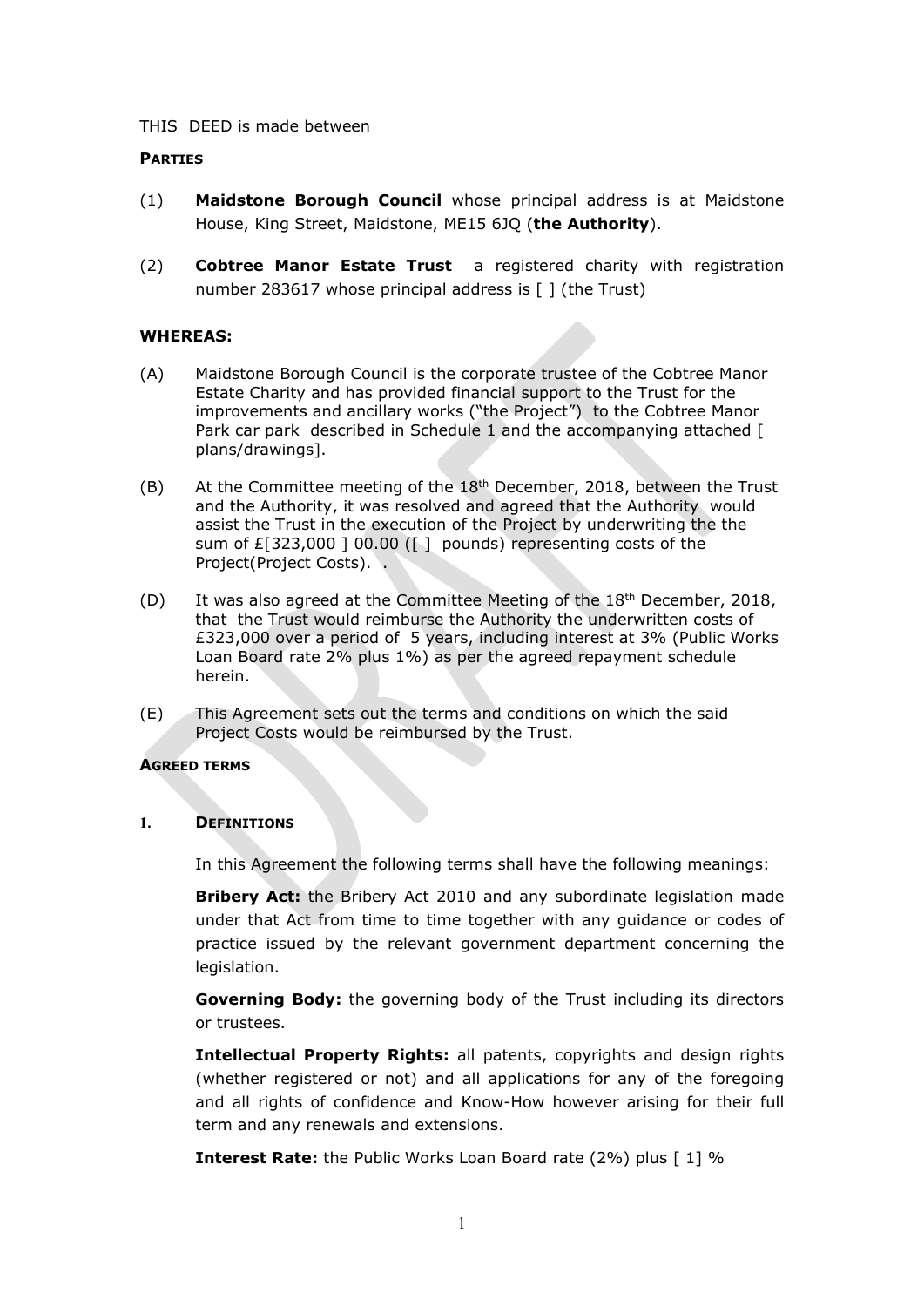#### Prohibited Act: means:

.

- (a) offering, giving or agreeing to give to any servant of the Authority any gift or consideration of any kind as an inducement or reward for:
	- (i) doing or not doing (or for having done or not having done) any act in relation to the obtaining or performance of this Agreement or any other contract with the Authority; or
	- (ii) showing or not showing favour or disfavour to any person in relation to this Agreement or any other contract with the Authority;
- (b) entering into this Agreement or any other contract with the Authority where a commission has been paid or has been agreed to be paid by the Trust or on its behalf, or to its knowledge, unless before the relevant contract is entered into particulars of any such commission and of the terms and conditions of any such contract for the payment thereof have been disclosed in writing to the Authority;
- (c) committing any offence:
	- (i) under the Bribery Act;
	- (ii) under legislation creating offences in respect of fraudulent acts; or
	- (iii) at common law in respect of fraudulent acts in relation to this Agreement or any other contract with the Authority; or
- (d) defrauding or attempting to defraud or conspiring to defraud the Authority.

**Project:** the project described in 0 and the accompanying plan /drawing of the area.

Project Costs: the sum of £323,000.00 representing the costs incurred by the Trust during the execution of the Project.

**Project Manager:** the individual who has been nominated to represent the Authority for the purposes of this Agreement.

**Repayment Period:** the term of 5 years on agreed dates further detailed in the Schedule herein by which the Project Costs must be reimbursed to the Authority which and including interest at 3% (Public Works Loan Board rate 2% plus 1%)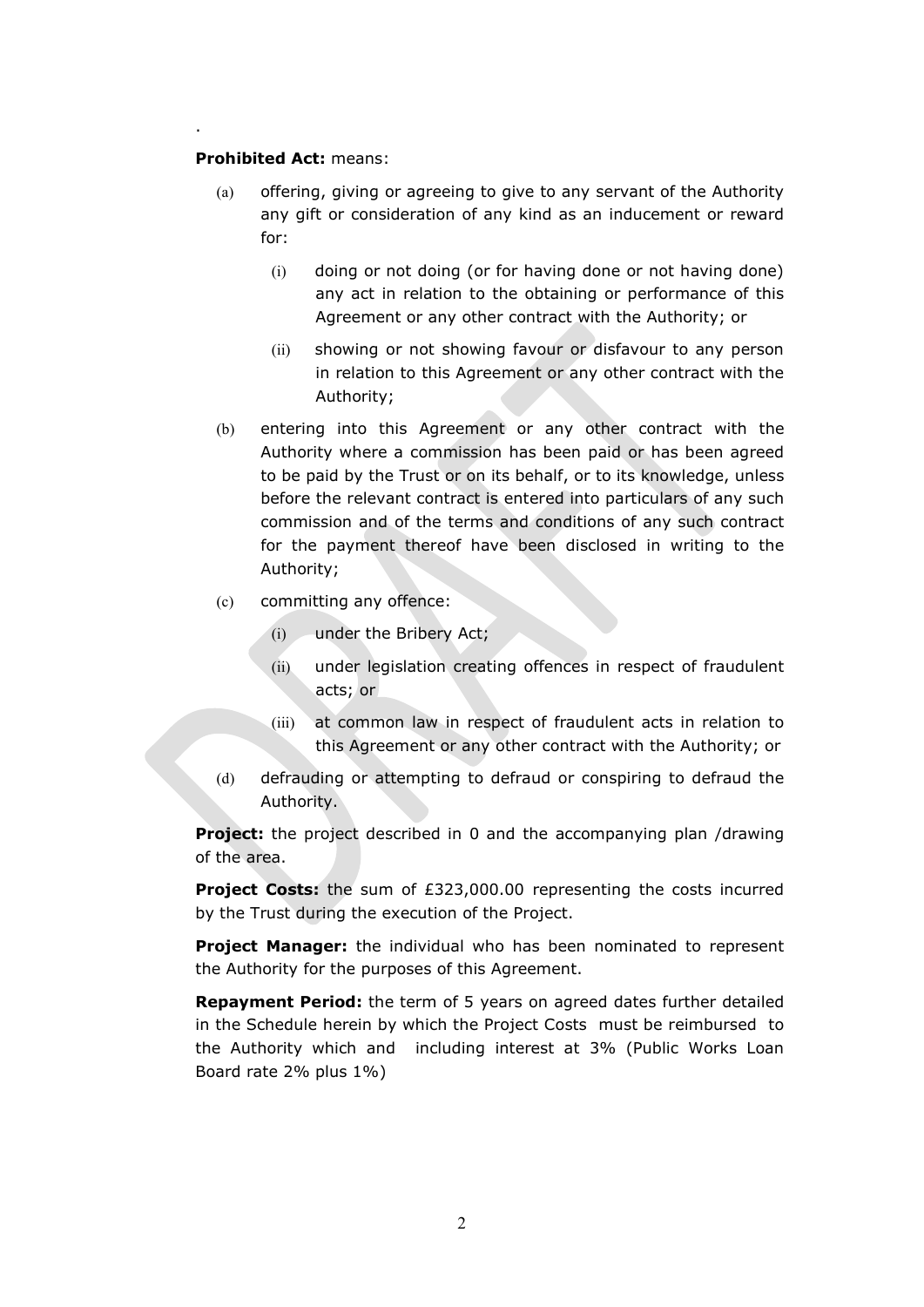## 2. PURPOSE

- 2.1 The Authority as Corporate Trustees of the Trust has agreed to support the Trust in the execution of the Project and has agreed to underwrite the costs incurred during the execution of the Project upto a maximum sum of £323,000.00. It is agreed that the monies shall be used only for the delivery of the Project and in accordance with the terms and conditions set out in this Agreement. The Authority makes no commitment to increase its financial support and it is agreed Project Cost shall not be increased in the event of any overspend by the Trust in its delivery of the Project.
- 2.2 The Trust shall not make any significant change to the Project without the Authority's prior written agreement.
- 2.3 Where the Trust intends to apply to a third party for other funding for the Project, it will notify the Authority in advance of its intention to do so and, where such funding is obtained, it will provide the Authority with details of the amount and purpose of that funding. The Trust agrees and accepts that it shall not apply for duplicate funding in respect of any part of the Project or any related administration costs that the Authority is funding in full under this Agreement.
- 2.4 The Trust shall promptly repay the Authority the Project Costs. Repayment of the Project Costs shall be made by the Trust quarterly in arrears, in the sums and on the dates detailed in the attached Repayment Schedule. The payments shall be by BACCs transfer from the Trusts to the Authority's nominated accounts. The interest rate to be applied to the Project Costs is the Public Works Loans Board Rate (2%) plus one percent (1%) and this will be calculated on a daily basis.

### 3. ACCOUNTS AND RECORDS

- 3.1 All monies expended by the Trust in execution of the Project shall be shown in the Trust's accounts as a restricted fund and shall not be included under general funds.
- 3.2 The Trust shall keep separate, accurate and up-to-date accounts and records of the receipt and expenditure of the monies applied towards the execution of the Project.
- 3.3 The Trust shall keep all invoices, receipts, and accounts and any other relevant documents relating to the Project for a period of at least six years following receipt of any Loan monies to which they relate. The Authority shall have the right to review, at the Authority's reasonable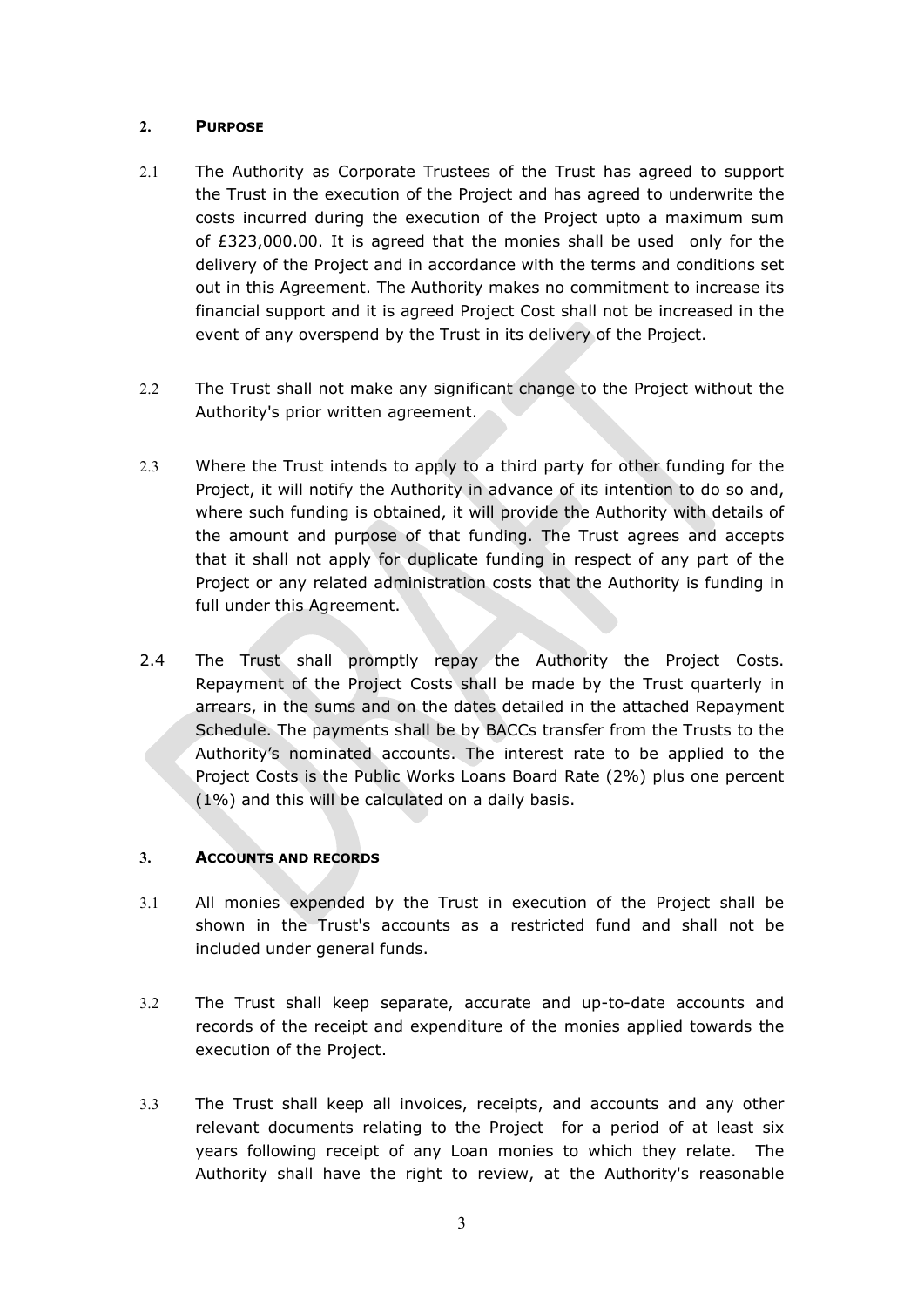request, the Trust's accounts and records that relate to the Project and shall have the right to take copies of such accounts and records.

- 3.4 The Trust shall provide the Authority with a copy of its annual accounts within six months (or such lesser period as the Authority may reasonably require) of the end of the relevant financial year in respect of each year in which the Project Costs is reimbursed. .
- 3.5 The Trust shall comply and facilitate the Authority's compliance with all statutory requirements as regards accounts, audit or examination of accounts, annual reports and annual returns applicable to itself and the Authority.

## 4. MONITORING AND REPORTING

- 4.1 The Trust shall closely monitor the delivery and success of the Project to ensure that the aims and objectives of the Project are being met and that this Agreement is being adhered to.
- 4.2 The Trust shall provide the Authority with a financial report and an operational report on delivery of the Project every quarter and in such formats as the Authority may reasonably require. The Trust shall provide the Authority with each report within three months of the last day of the quarter to which it relates.
- 4.3 Where the Trust has obtained funding from a third party for its delivery of part of the Project, the Trust shall include the amount of such funding in its financial reports together with details of what that funding has been used for.
- 4.4 Along with its first quarterly financial report, the Trust shall provide the Authority with a risk register and insurance review in the format provided by the Authority. The Trust shall address the health and safety of its staff in the risk register.
- 4.5 The Trust shall on request provide the Authority with such further information, explanations and documents as the Authority may reasonably require in order for it to establish that the Loan has been used properly in accordance with this Agreement.
- 4.6 The Trust shall permit any person authorised by the Authority such reasonable access to its employees, agents, premises, facilities and records, for the purpose of discussing, monitoring and evaluating the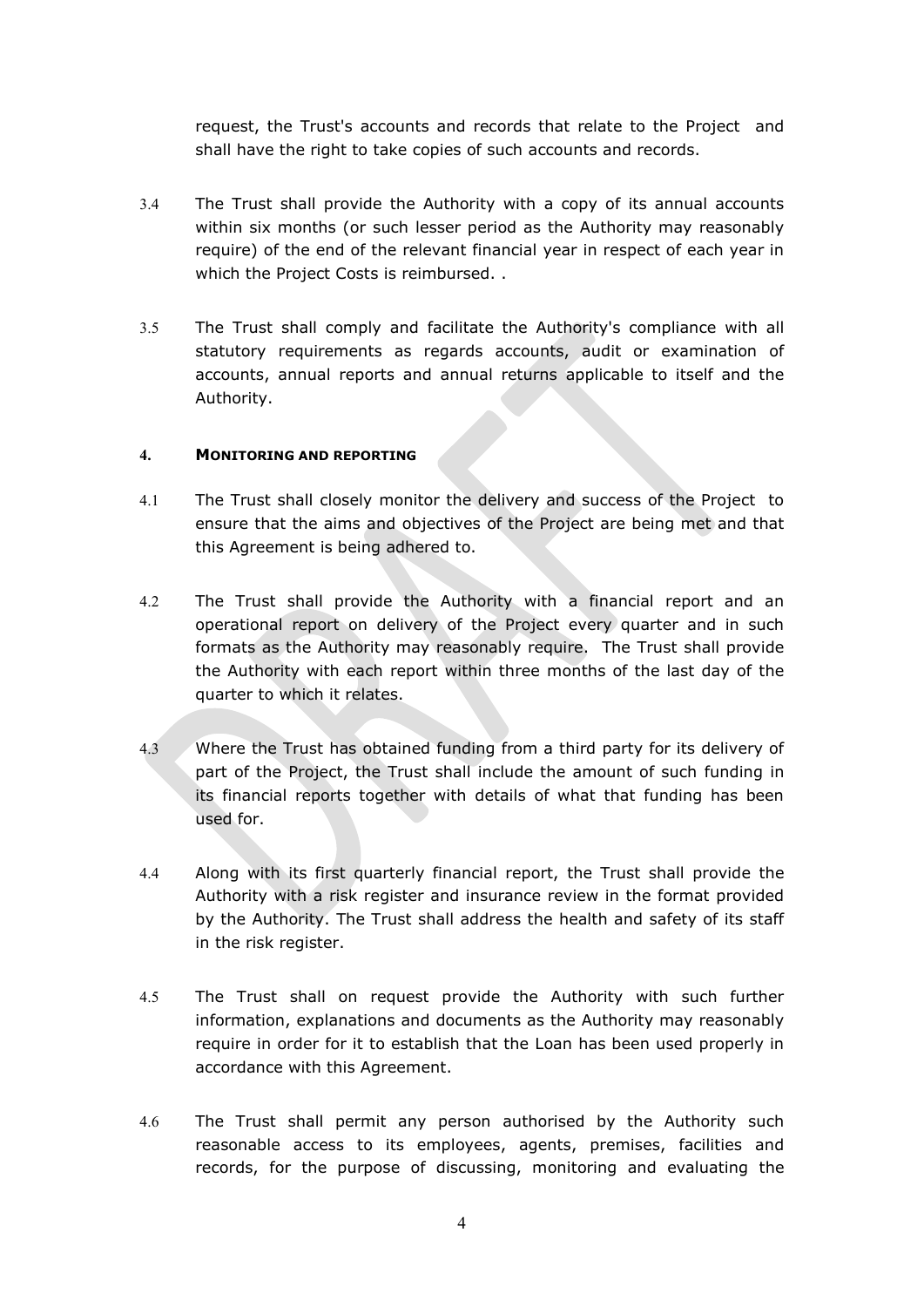Trust's fulfilment of the conditions of this Agreement and shall, if so required, provide appropriate oral or written explanations from them.

- 4.7 The Trust shall permit any person authorised by the Authority for the purpose to visit the Trust once every quarter to monitor the delivery of the Project. Where, in its reasonable opinion, the Authority considers that additional visits are necessary to monitor the Project, it shall be entitled to authorise any person to make such visits on its behalf. The Trust shall provide local transport and accommodation for such visits, the cost of which may be charged to the Authority for payment.
- 4.8 The Trust shall provide the Authority with a final report on completion of the reimbursement which shall confirm whether the Project has been successfully and properly completed.

#### 5. ACKNOWLEDGMENT AND PUBLICITY

- 5.1 The Trust shall acknowledge the Authority's support in its annual report and accounts.
- 5.2 The Trust shall not publish any material referring to the Project or the Authority without the prior written agreement of the Authority. The Trust shall acknowledge the support of the Authority in any materials that refer to the Project and in any written or spoken public presentations about the Project. Such acknowledgements (where appropriate or as requested by the Authority) shall include the Authority's name and logo (or any future name or logo adopted by the Authority) using the templates provided by the Authority from time to time.
- 5.3 In using the Authority's name and logo, the Trust shall comply with all reasonable branding guidelines issued by the Authority from time to time.
- 5.4 The Trust agrees to participate in and co-operate with promotional activities relating to the Project that may be instigated and/or organised by the Authority.
- 5.5 The Authority may acknowledge the Trust's involvement in the Project as appropriate without prior notice.
- 5.6 The Trust shall comply with all reasonable requests from the Authority to facilitate visits, provide reports, statistics, photographs and case studies that will assist the Authority in its promotional and fundraising activities relating to the Project.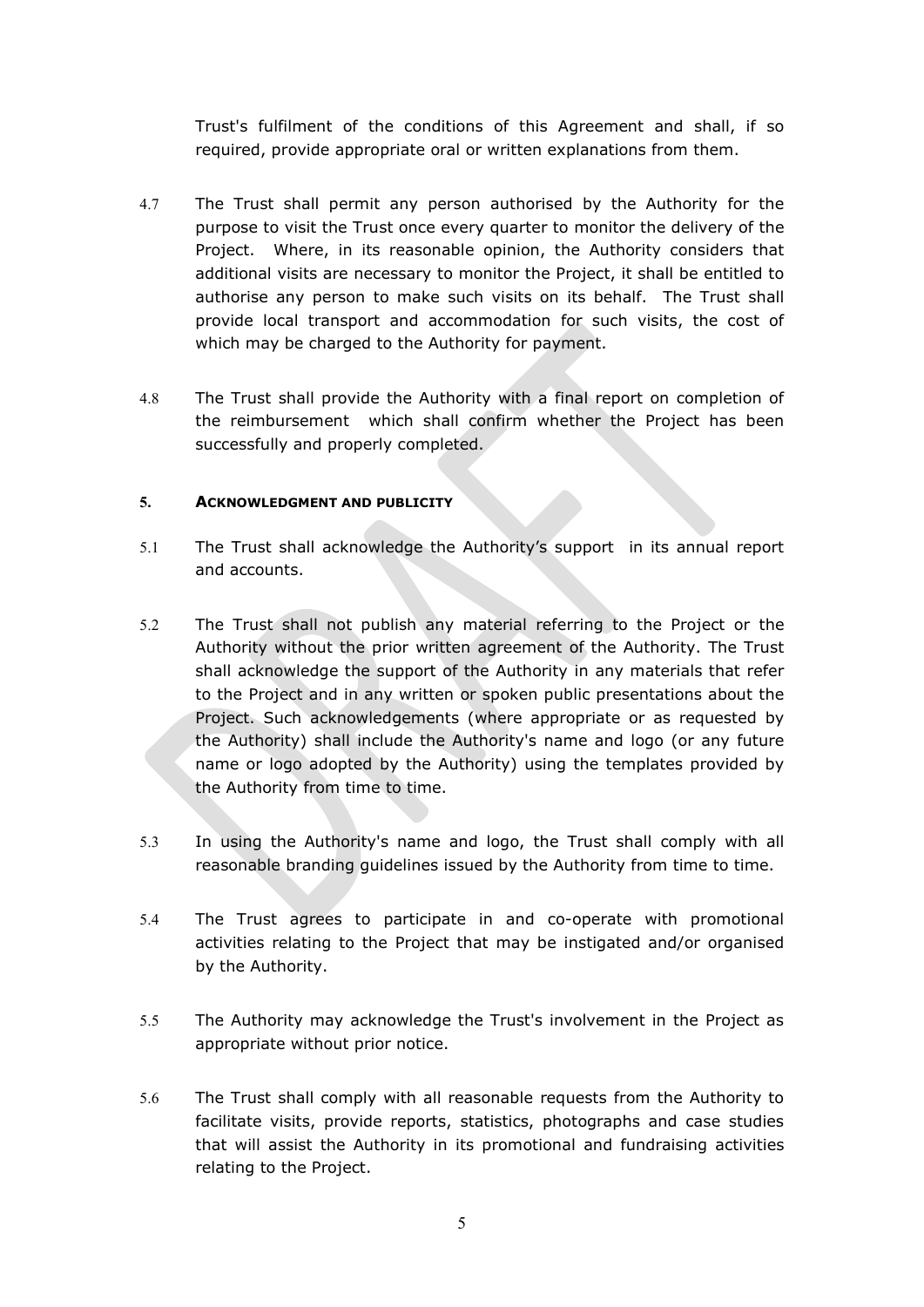## 6. INTELLECTUAL PROPERTY RIGHTS – NOT USED

## 7. CONFIDENTIALITY

7.1 Subject to clause 8 (Freedom of Information), each party shall during the term of this Agreement and thereafter keep secret and confidential all Intellectual Property Rights or Know-How or other business, technical or commercial information disclosed to it as a result of the Agreement and shall not disclose the same to any person save to the extent necessary to perform its obligations in accordance with the terms of this Agreement or save as expressly authorised in writing by the other party.

## 8. FREEDOM OF INFORMATION

- 8.1 The Trust acknowledges that the Authority is subject to the requirements of the Freedom of Information Act 2000 (FOIA) and the Environmental Information Regulations 2004 (EIRs).
- 8.2 The Trust shall:
	- (a) provide all necessary assistance and cooperation as reasonably requested by the Authority to enable the Authority to comply with its obligations under the FOIA and EIRs;
	- (b) transfer to the Authority all requests for information relating to this agreement that it receives as soon as practicable and in any event within 2 working days of receipt;
	- (c) provide the Authority with a copy of all information belonging to the Authority requested in the request for information which is in its possession or control in the form that the Authority requires within 5 working days (or such other period as the Authority may reasonably specify) of the Authority's request for such information; and
	- (d) not respond directly to a request for information unless authorised in writing to do so by the Authority.
- 8.3 The Trust acknowledges that the Authority may be required under the FOIA and EIRs to disclose information without consulting or obtaining consent from the Trust. The Authority shall take reasonable steps to promptly notify the Trust of a request for information (in accordance with the Secretary of State's section 45 Code of Practice on the Discharge of the Functions of Public Authorities under Part 1 of the FOIA) to the extent that it is permissible and reasonably practical for it to do so but (notwithstanding any other provision in this agreement) the Authority shall be responsible for determining in its absolute discretion whether any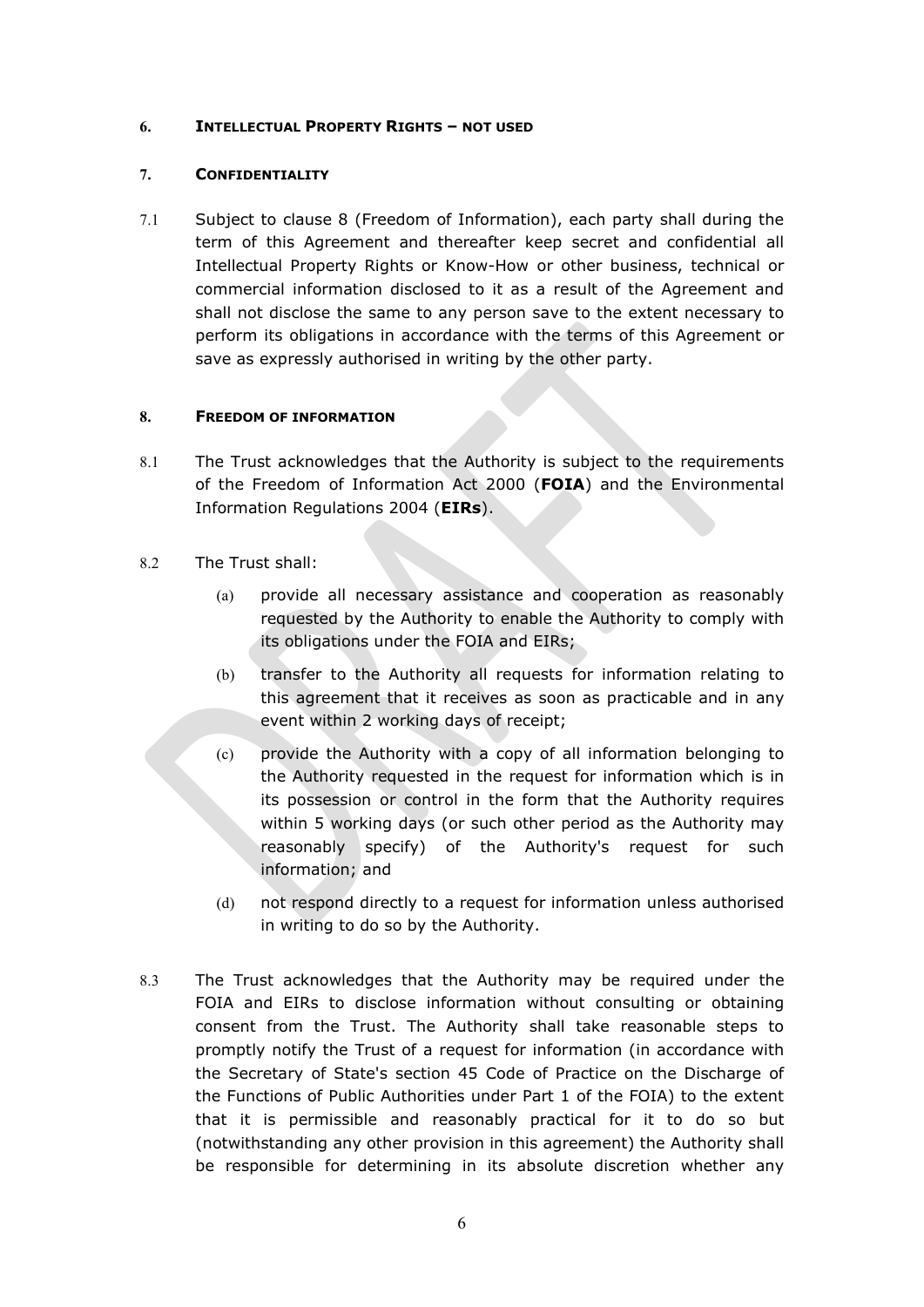information is exempt from disclosure in accordance with the FOIA and/or the EIRs.

## 9. DATA PROTECTION

The Trust shall (and shall procure that any of its staff involved in connection with the activities under the Agreement shall) comply with any notification requirements under the Data Protection Act 2018 (DPA) and both Parties will duly observe all their obligations under the DPA, which arise in connection with the Agreement.

## 10. WITHHOLDING, SUSPENDING AND REPAYMENT OF LOAN

- 10.1 The Trust shall make any payments due to the Authority without any deduction whether by way of set-off, counterclaim, discount, abatement or otherwise.
- 10.2 Should the Trust be subject to financial or other difficulties which are capable of having a material impact on its ability to reimburse the Project Costs it will notify the Authority as soon as possible so that, if possible, and without creating any legal obligation, the Authority will have an opportunity to provide assistance in resolving the problem or to take action to protect the Authority and the Project Costs.

## 11. ANTI-DISCRIMINATION

- $11.1$  The Trust shall not unlawfully discriminate within the meaning and scope of any law, enactment, order, or regulation relating to discrimination (whether in race, gender, religion, disability, sexual orientation, age or otherwise) in employment.
- 11.2 The Trust shall take all reasonable steps to secure the observance of clause 11.1 by all servants, employees or agents of the Trust and all suppliers and sub-contractors engaged on the Project.

## 12. HUMAN RIGHTS

12.1 The Trust shall (and shall use its reasonable endeavours to procure that its staff shall) at all times comply with the provisions of the Human Rights Act 1998 in the performance of this Agreement as if the Trust were a public body (as defined in the Human Rights Act 1998).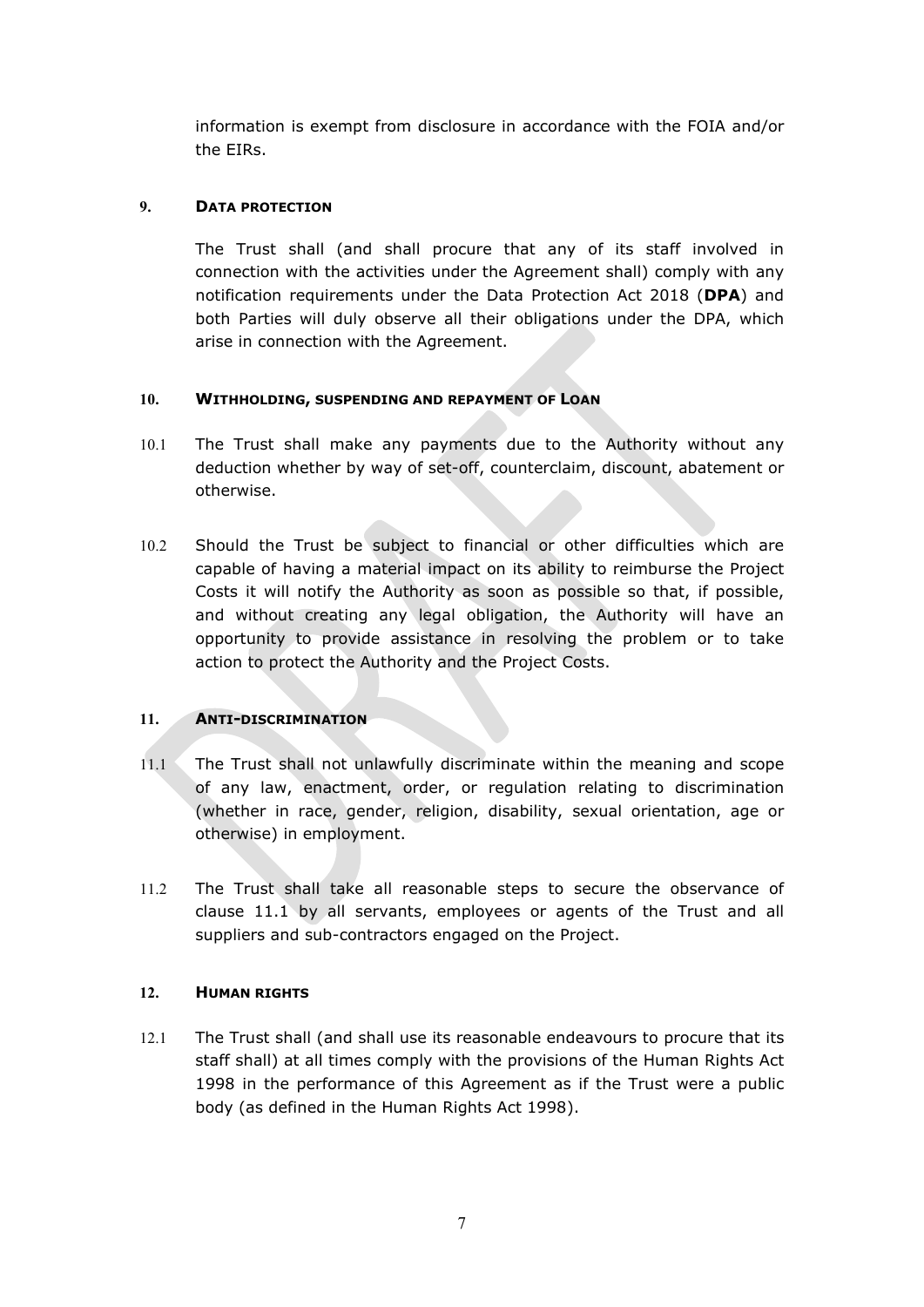12.2 The Trust shall undertake, or refrain from undertaking, such acts as the Authority requests so as to enable the Authority to comply with its obligations under the Human Rights Act 1998.

## 13. LIMITATION OF LIABILITY

13.1 The Authority accepts no liability for any consequences, whether direct or indirect, that may come about from the Trust running the Project, the use of the Loan or from withdrawal of the Loan. The Trust shall indemnify and hold harmless the Authority, its employees, agents, officers or subcontractors with respect to all claims, demands, actions, costs, expenses, losses, damages and all other liabilities arising from or incurred by reason of the actions and/or omissions of the Trust in relation to the Project, the non-fulfilment of obligations of the Trust under this Agreement or its obligations to third parties.

## 14. WARRANTIES

The Trust warrants, undertakes and agrees that:

- (a) it has all necessary resources and expertise to deliver the Project
- (b) it has not committed, nor shall it commit, any Prohibited Act;
- (c) it shall at all times comply with all relevant legislation and all applicable codes of practice and other similar codes or recommendations, and shall notify the Authority immediately of any significant departure from such legislation, codes or recommendations;
- (d) it shall comply with the requirements of the Health and Safety at Work etc. Act 1974 and any other acts, orders, regulations and codes of practice relating to health and safety, which may apply to employees and other persons working on the Project;
- (e) it has and shall keep in place adequate procedures for dealing with any conflicts of interest;
- (f) it has and shall keep in place systems to deal with the prevention of fraud and/or administrative malfunction;
- $(g)$  all financial and other information concerning the Trust which has been disclosed to the Authority is to the best of its knowledge and belief, true and accurate;
- (h) it is not subject to any contractual or other restriction imposed by its own or any other organisation's rules or regulations or otherwise which may prevent or materially impede it from meeting its obligations in connection with the Loan;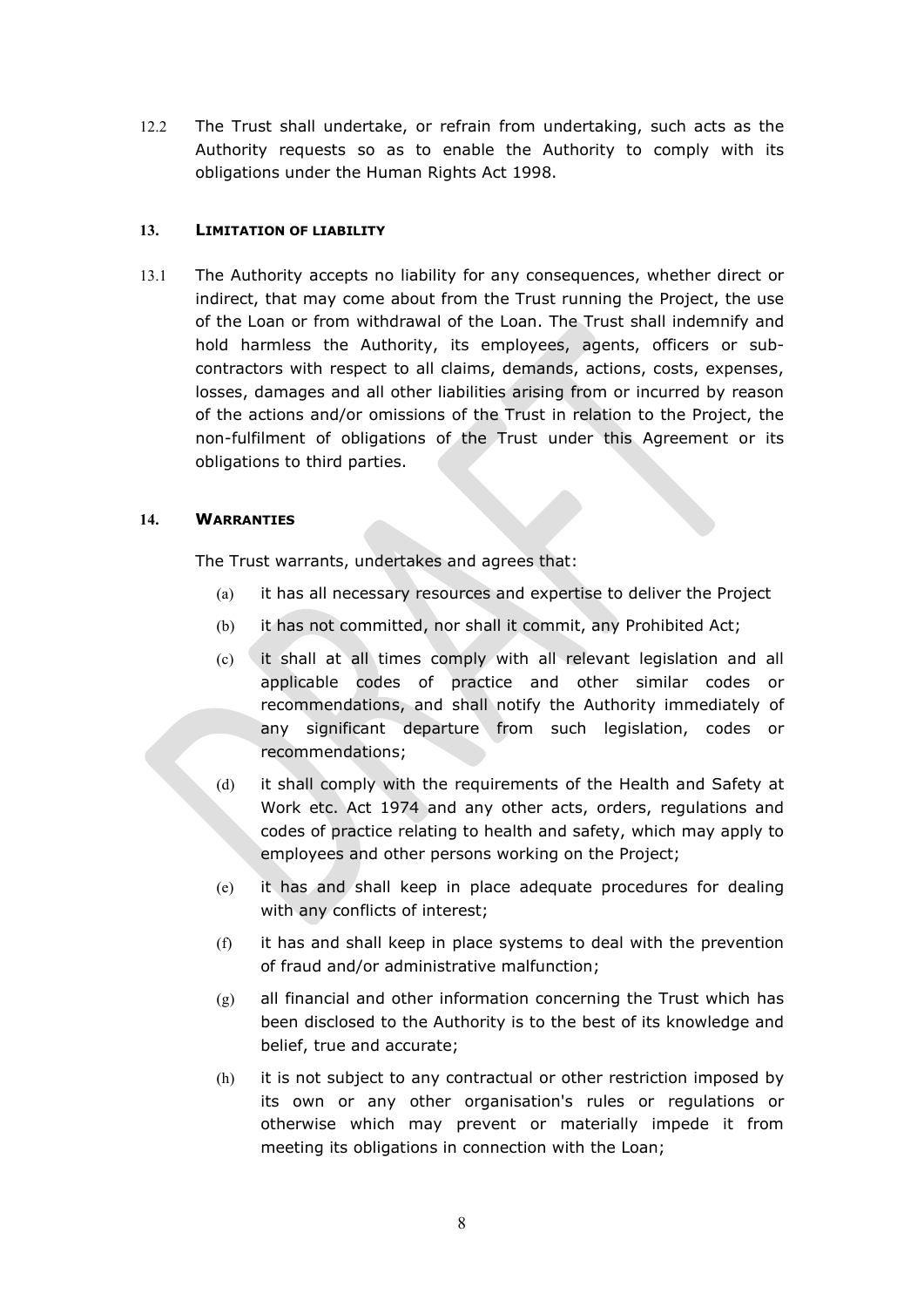- (i) it is not aware of anything in its own affairs, which it has not disclosed to the Authority or any of the Authority's advisers, which might reasonably have influenced the decision of the Authority to make the Loan on the terms contained in this Agreement; and
- (j) since the date of its last accounts there has been no material change in its financial position or prospects.

## 15. INSURANCE

- 15.1 The Trust shall effect and maintain with a reputable insurance company a policy or policies in respect of all risks which may be incurred by the Trust, arising out of the Trust's performance of the Agreement, including death or personal injury, loss of or damage to property or any other loss (the Required Insurances).
- 15.2 The Required Insurances referred to above include (but are not limited to):
	- (a) public liability insurance with a limit of indemnity of not less than ten million pounds (£10,000,000) in relation to any one claim or series of claims arising from the Project; and
	- (b) employer's liability insurance with a limit of indemnity of not less than five million pounds (£5,000,000) in relation to any one claim or series of claims arising from the Project.

The Trust shall (on request) supply to the Authority a copy of such insurance policies and evidence that the relevant premiums have been paid.

### 16. DURATION

- 16.1 Except where otherwise specified, the terms of this Agreement shall apply from the date of this Agreement until the anniversary of expiry of the Repayment Period .
- 16.2 Any obligations under this Agreement that remain unfulfilled following the expiry or termination of the Agreement shall survive such expiry or termination and continue in full force and effect until they have been fulfilled.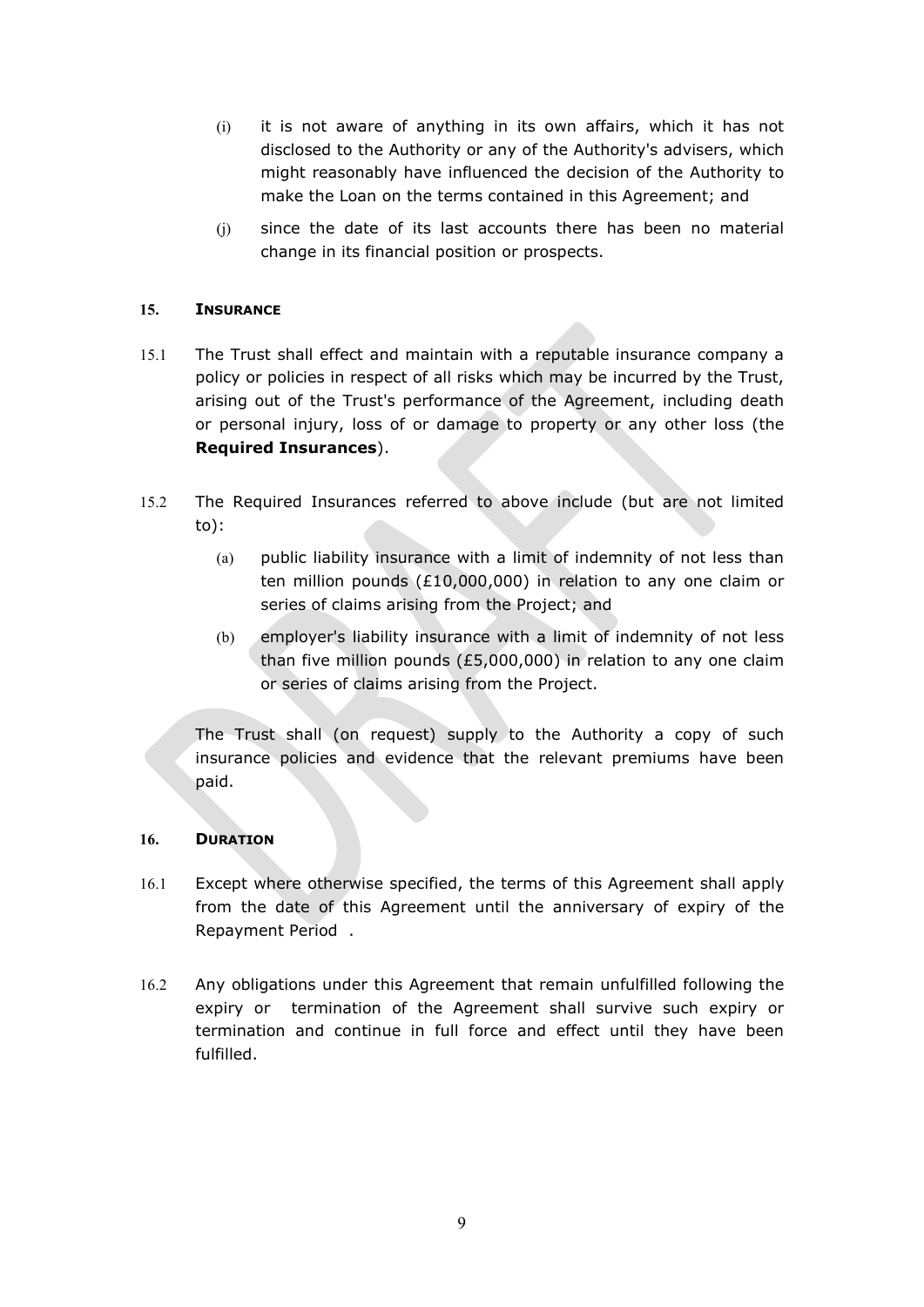## 17. TERMINATION

The Authority may terminate this Agreement a on giving the Trust three months' written notice should it be required to do so by financial restraints or for any other reason.

### 18. ASSIGNMENT

The Trust may not, without the prior written consent of the Authority, assign, transfer, sub-contract, or in any other way make over to any third party the benefit and/or the burden of this Agreement or, except as contemplated as part of the Project, transfer or pay to any other person any part of the Loan.

## 19. WAIVER

No failure or delay by either party to exercise any right or remedy under this Agreement shall be construed as a waiver of any other right or remedy.

## 20. NOTICES

All notices and other communications in relation to this Agreement shall be in writing and shall be deemed to have been duly given if personally delivered, e-mailed, or mailed (first class postage prepaid) to the address of the relevant party, as referred to above or otherwise notified in writing. If personally delivered (or if e-mailed) all such communications shall be deemed to have been given when received (except that if received on a non-working day or after 5.00 pm on any working day they shall be deemed received on the next working day) and if mailed all such communications shall be deemed to have been given and received on the second working day following such mailing.

## 21. DISPUTE RESOLUTION

- 21.1 In the event of any complaint or dispute (which does not relate to the Authority's right to withhold funds or terminate) arising between the parties to this Agreement in relation to this Agreement the matter should first be referred for resolution to the Project Manager or any other individual nominated by the Authority from time to time.
- 21.2 Should the complaint or dispute remain unresolved within 14 days of the matter first being referred to the Project Manager or other nominated individual, as the case may be, either party may refer the matter to the Chief Executive of the Authority and the Chair of the Trust Committee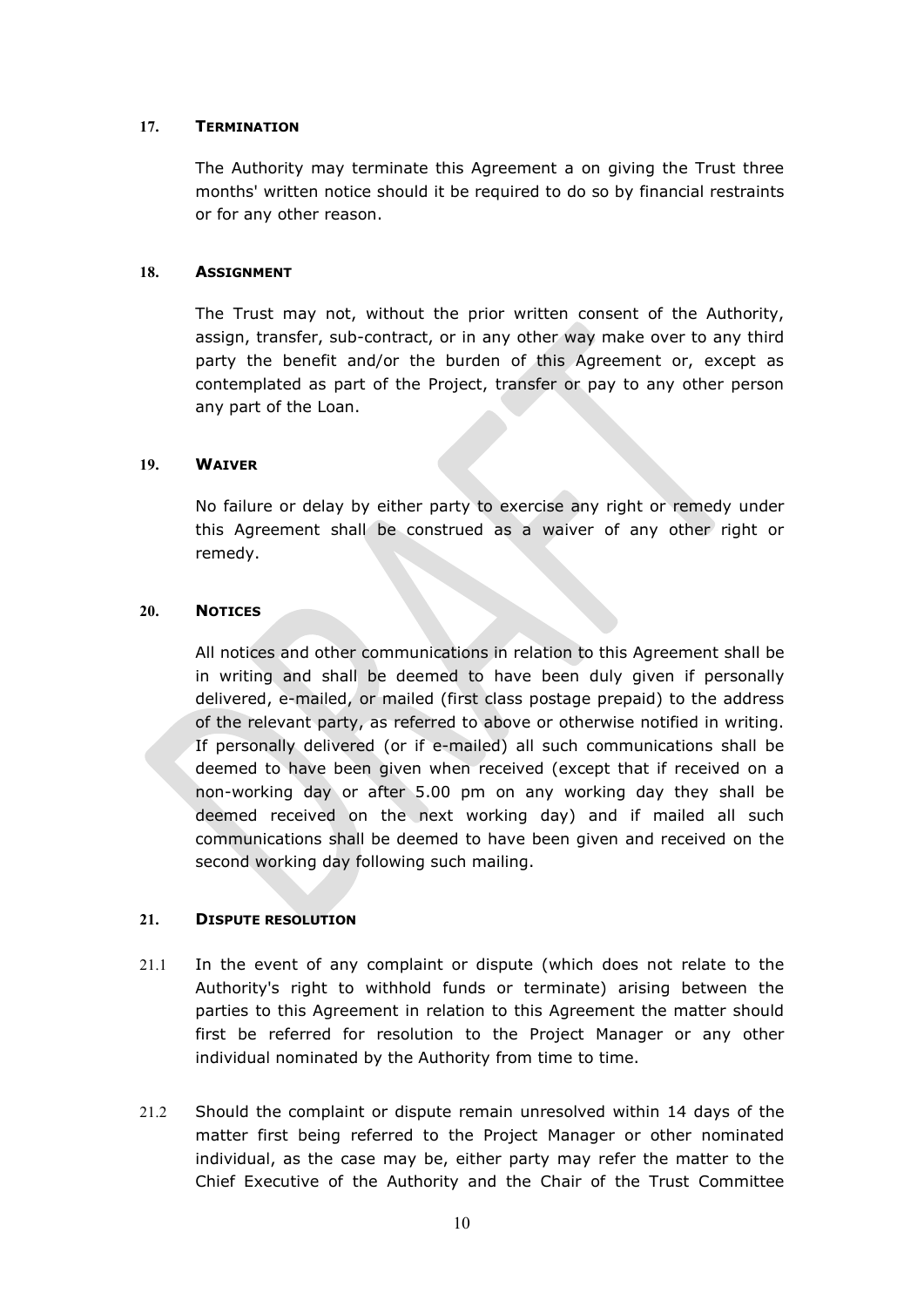with an instruction to attempt to resolve the dispute by agreement within 28 days, or such other period as may be mutually agreed by the Authority and the Trust.

21.3 In the absence of agreement under clause 21.2, the parties may seek to resolve the matter through mediation under the CEDR Model Mediation Procedure (or such other appropriate dispute resolution model as is agreed by both parties). Unless otherwise agreed, the parties shall bear the costs and expenses of the mediation equally.

### 22. NO PARTNERSHIP OR AGENCY

This Agreement shall not create any partnership or joint venture between the Authority and the Trust, nor any relationship of principal and agent, nor authorise any party to make or enter into any commitments for or on behalf of the other party.

## 23. JOINT AND SEVERAL LIABILITY

Where the Trust is not a company nor an incorporated entity with a distinct legal personality of its own, the individuals who enter into and sign this Agreement on behalf of the Trust shall be jointly and severally liable for the Trust's obligations and liabilities arising under this Agreement.

## 24. CONTRACTS (RIGHTS OF THIRD PARTIES) ACT 1999

This Agreement does not and is not intended to confer any contractual benefit on any person pursuant to the terms of the Contracts (Rights of Third Parties) Act 1999.

### 25. GOVERNING LAW

This Agreement shall be governed by and construed in accordance with the law of England and the parties irrevocably submit to the exclusive jurisdiction of the English courts.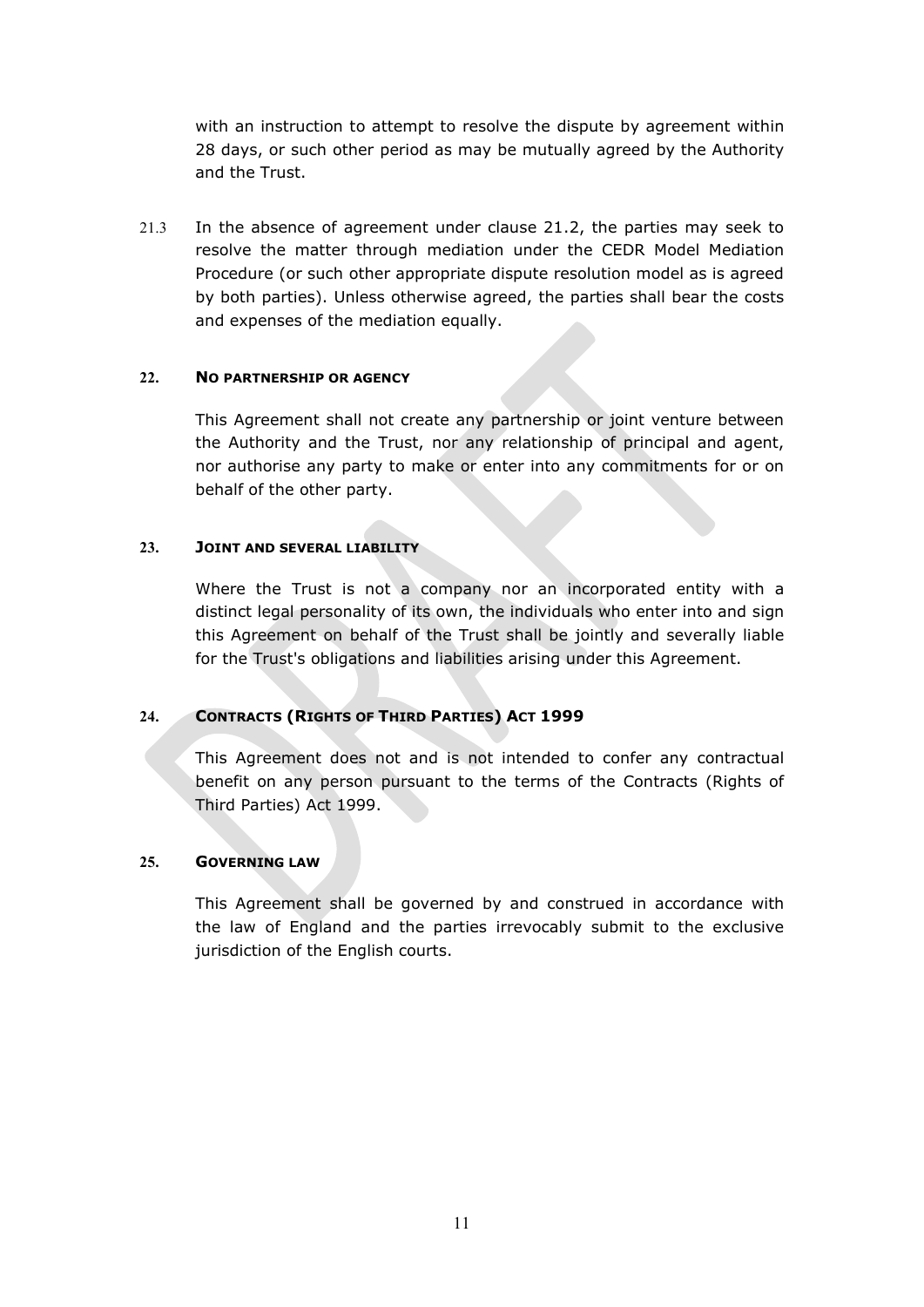# Schedule 1:

# The refurbishment of the Cobtree Manor Park Car Park

 To upgrade the existing main and lower car parks to provide 172 parking spaces in total, 10 of which will be disabled bays. This includes creating a tarmac circulation road and installing adequate drainage and surface water run-off.

## Drawing / Plan of Area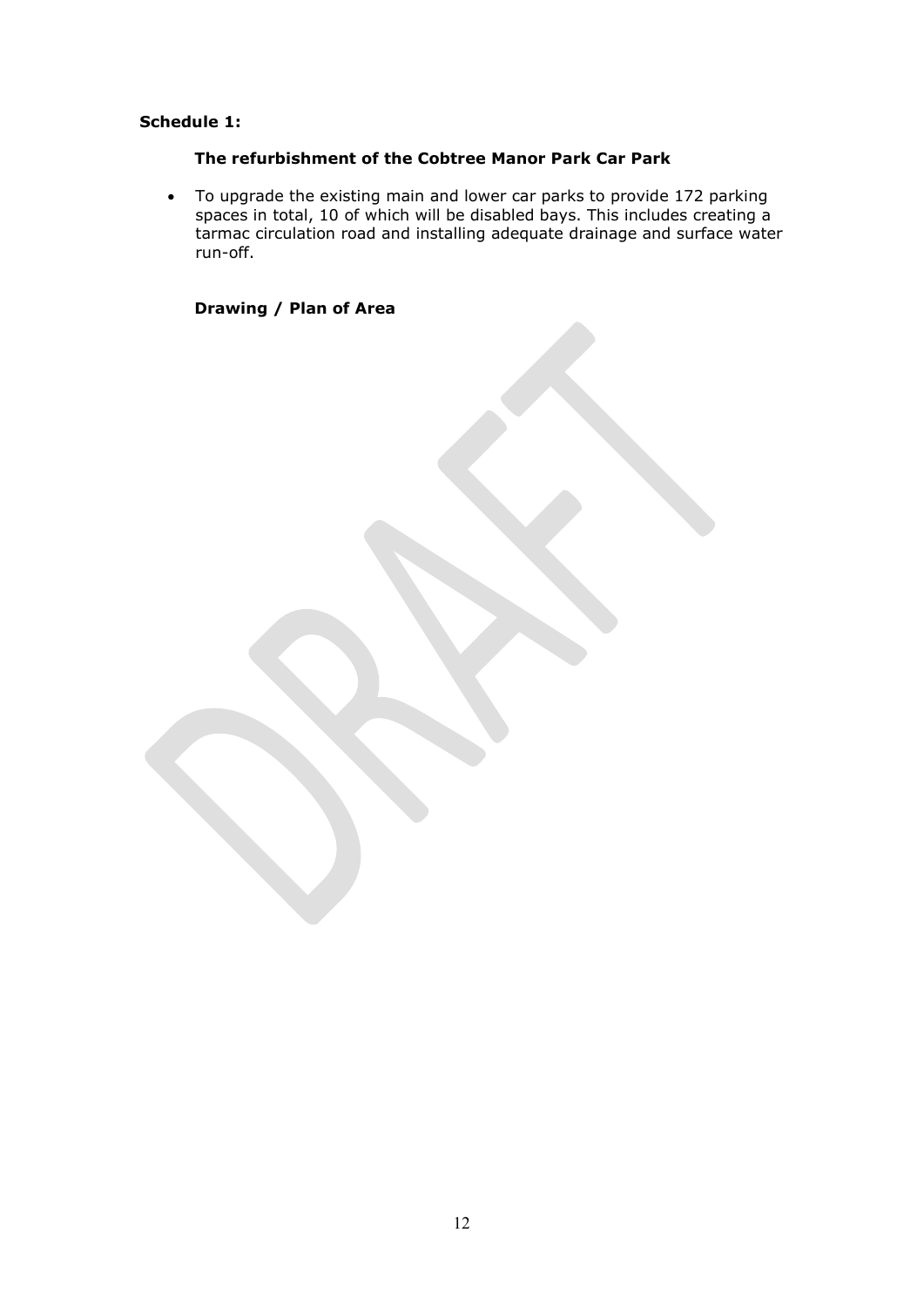Schedule 2

Repayment Schedule. (Attached)